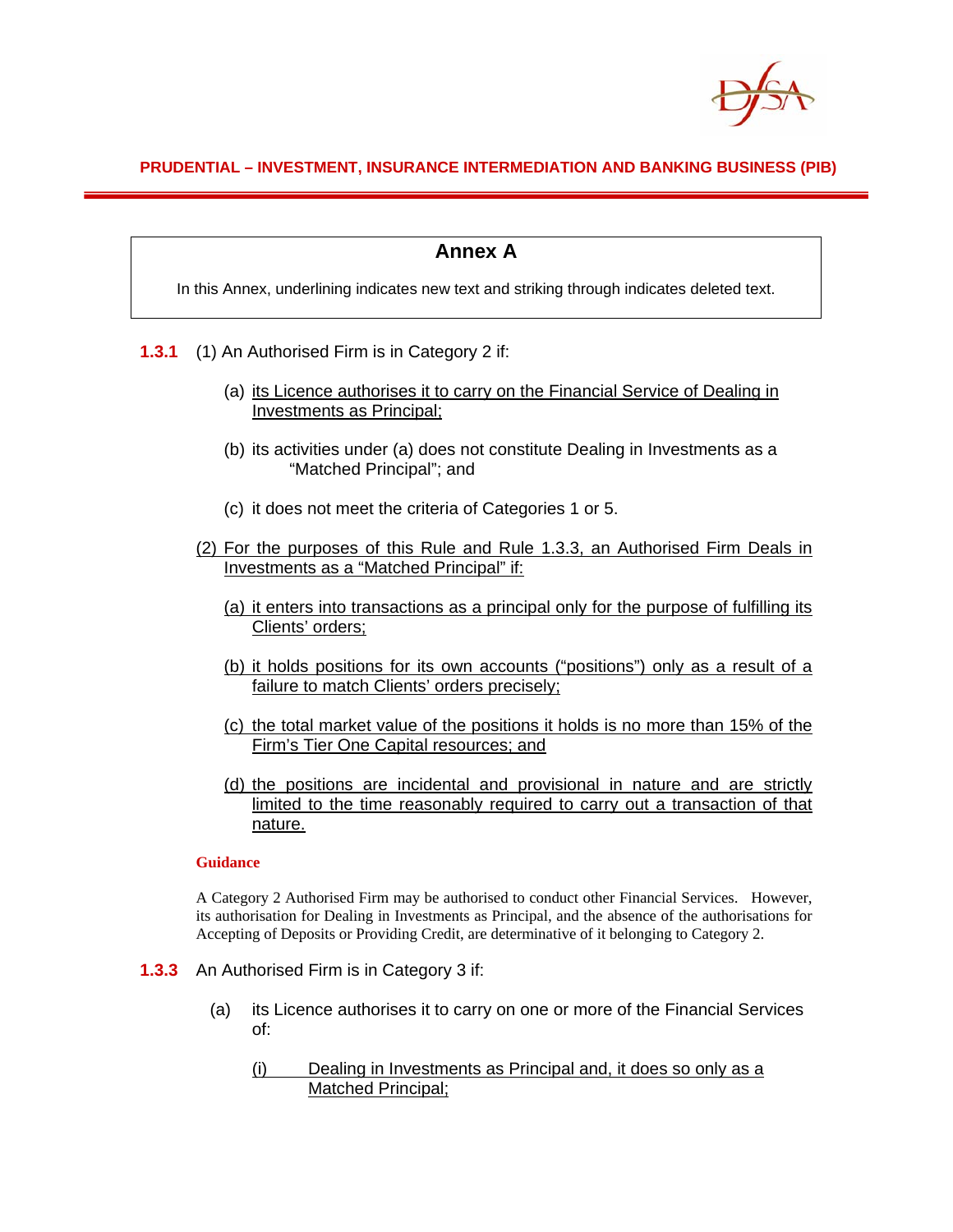

## **PRUDENTIAL – INVESTMENT, INSURANCE INTERMEDIATION AND BANKING BUSINESS (PIB)**

- (ii) Dealing in Investments as Agent;
- (iii) Managing Assets;
- (iv) Operating a Collective Investment Fund; or
- (v) Providing Custody; and
- (b) it does not meet the criteria of Categories 1, 2 or 5.

### **Guidance**

A Category 3 Authorised Firm may be authorised to conduct other Financial Services but it is the authorisation for Dealing in Investments as Agent, Managing Assets, Operating a Collective Investment Fund or Providing Custody, and the absence of authorisation for the activities specified in Rules 1.3.1 and 1.3.2 that are determinative of it as belonging to Category 3.